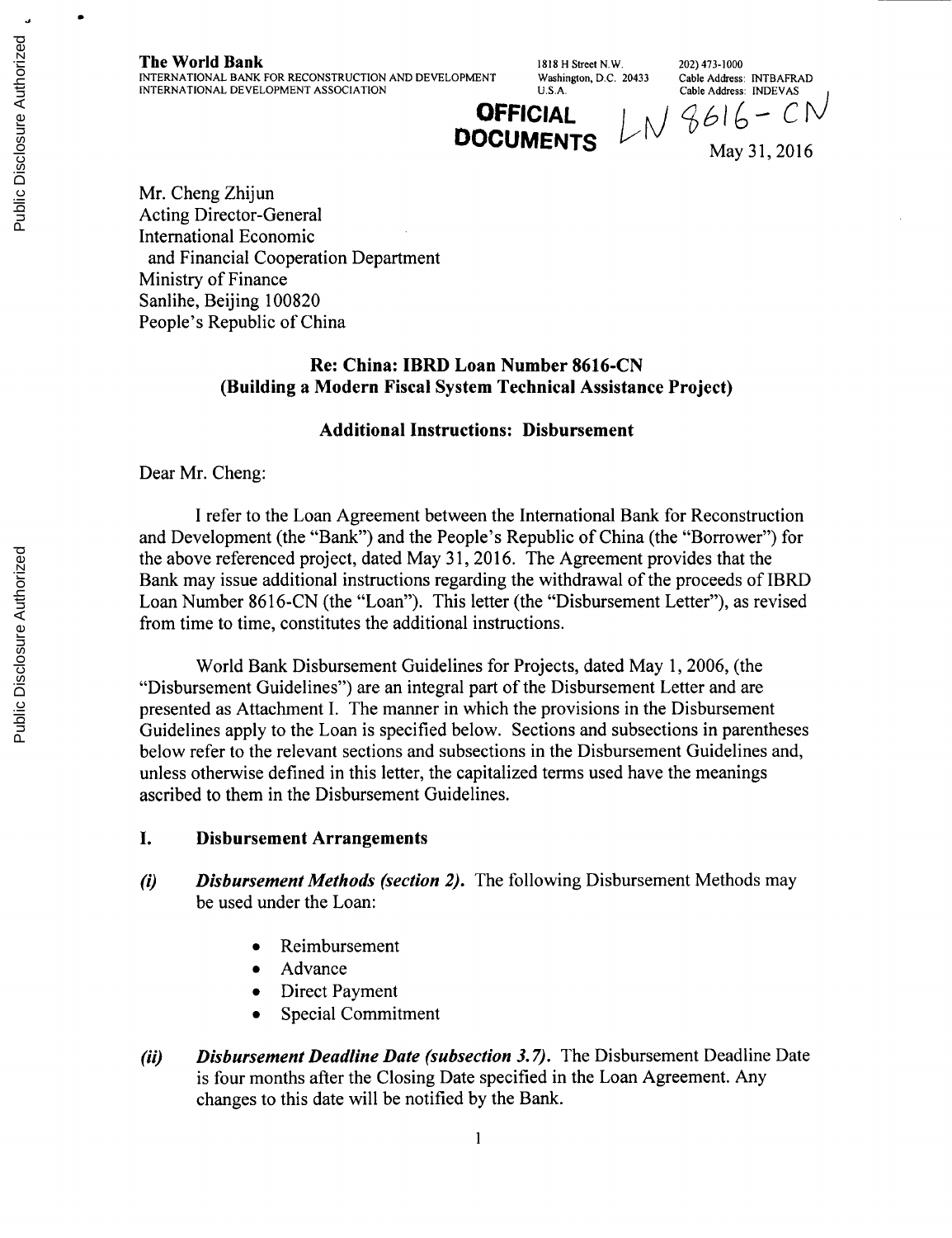*(iii) Disbursement Conditions (subsection 3.8).* Please refer to the Disbursement Conditions in the Loan Agreement.

### **II. Withdrawal of Loan Proceeds**

*(i) Authorized Signatures (subsection 3.1).* **A letter in the Form** attached (Attachment **2)** should be furnished to the Bank at the address indicated below providing the name(s) and specimen signature(s) of the official(s) authorized to sign Applications:

> The World Bank Office Level **16,** China World Tower 2 No. 1 Jianguomenwai Avenue Beijing, China Attention: Country Director

*(ii) Applications (subsections 3.2* **-** *3.3).* Please provide completed and signed: (a) applications for withdrawal, together with supporting documents; and **(b)** applications for special commitments, together with a copy of the commercial bank letter of credit, to the address indicated below:

> The World Bank Office Level **16,** China World Tower 2 No. 1 Jianguomenwai Avenue Beijing, China Attention: Disbursement Team

*(iii) Electronic Delivery (subsection 3.4)* The Bank may permit the Borrower to electronically deliver to the Bank Applications (with supporting documents) through the Bank's Client Connection, web-based portal. The option to deliver Applications to the Bank **by** electronic means may be effected if: (a) the Borrower has designated in writing, pursuant to the terms of subparagraph (i) of this Section, its officials who are authorized to sign and deliver Applications and to receive secure identification credentials **("SIDC")** from the Bank for the purpose of delivering such Applications **by** electronic means; and **(b)** all such officials designated **by** the Borrower have registered as users of Client Connection. **If** the Bank agrees, the Bank will provide the Borrower with **SIDC** for the designated officials. Following which, the designated officials may deliver Applications electronically **by** completing Form **2380,** which is accessible through Client Connection (https://clientconnection.worldbank.org). The Borrower may continue to exercise the option of preparing and delivering Applications in paper form. The Bank reserves the right and may, in its sole discretion, temporarily or permanently disallow the electronic delivery of Applications **by** the Borrower.

*(iv) Terms and Conditions of Use of SIDC to Process Applications.* **By** designating officials to use **SIDC** and **by** choosing to deliver the Applications electronically, the Borrower confirms through the authorized signatory letter its agreement to: (a) abide **by** the Terms and Conditions of Use of Secure Identification Credentials in connection with *Use of Electronic Means to Process Applications and Supporting Documentation*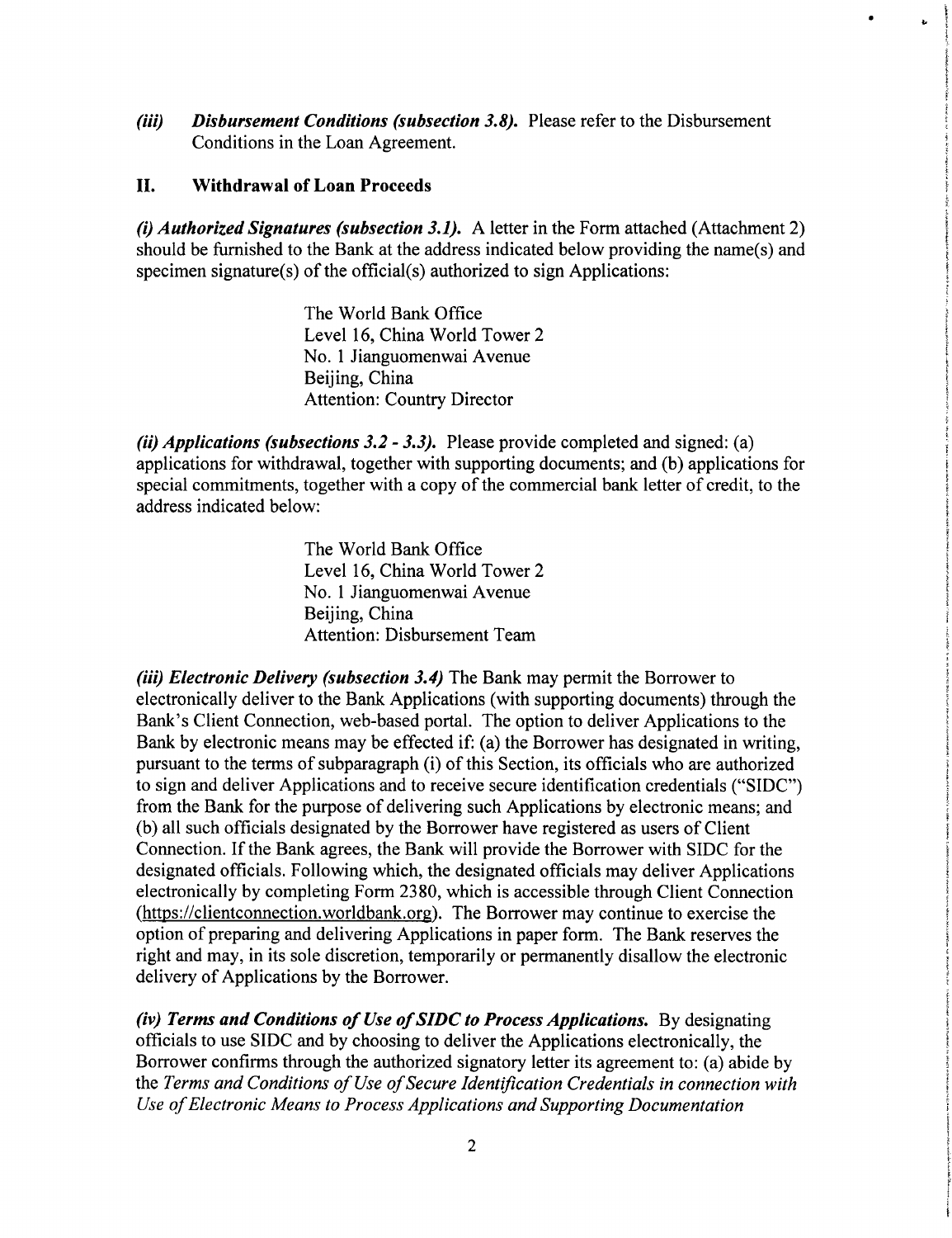("Terms and Conditions of Use of Secure Identification Credentials") provided in Attachment **3;** and **(b)** to cause such official to abide **by** those terms and conditions.

(v) Minimum Values of Applications (subsection 3.5). Minimum value of applications for Direct Payment, Reimbursement and Special Commitment is **USD400,000.**

*(vi) Advance (sections 5 and 6).*

 $\bullet$ 

- *\* Type of Designated Accounts (subsection 5.3).'* One Segregated Account.
- *\* Currency of Designated Accounts (subsection 5.4).'* **U.S.** Dollar **(USD).**
- *\* Financial Institutions at which the Designated Accounts Will Be Opened (subsection 5.5):* Commercial banks or financial institutions acceptable to the Bank.
- *\* Ceilings (subsection 6.1):* **USD** 2,000,000.

# **III. Reporting on Use of Loan Proceeds**

*(i) Supporting Documentation (section 4).* Supporting documentation should be provided with each Application for Withdrawal as set out below:

# *\* For requests for reimbursement and reporting eligible expenditures paid from the Designated Accounts:*

- > List of payments against contracts in the form attached (Attachment **5),** together with records evidencing eligible expenditures (e.g., copies of receipts, supplier invoices) for the contracts subject to the Bank's prior review as required in the Loan Agreement.
- $\triangleright$  Statement of Expenditure in the form attached (Attachment 4) for all other expenditures **/** contracts not subject to the Bank's prior review.
- > **A** Designated Account Reconciliation Statement (Attachment **6)** with applicable bank statement for reporting eligible expenditures paid from the Designated Account.
- *\* For requests for direct payment:* records evidencing eligible expenditures, e.g., copies of receipts, supplier invoices

# *(ii) Frequency of Reporting Eligible Expenditures Paid from the Designated Account (subsection 6.3):* Monthly

# **IV. Other Instructions**

The Designated Account for this project will be established and managed **by** the Clean Development Mechanism Fund Management **(CDM)** Center.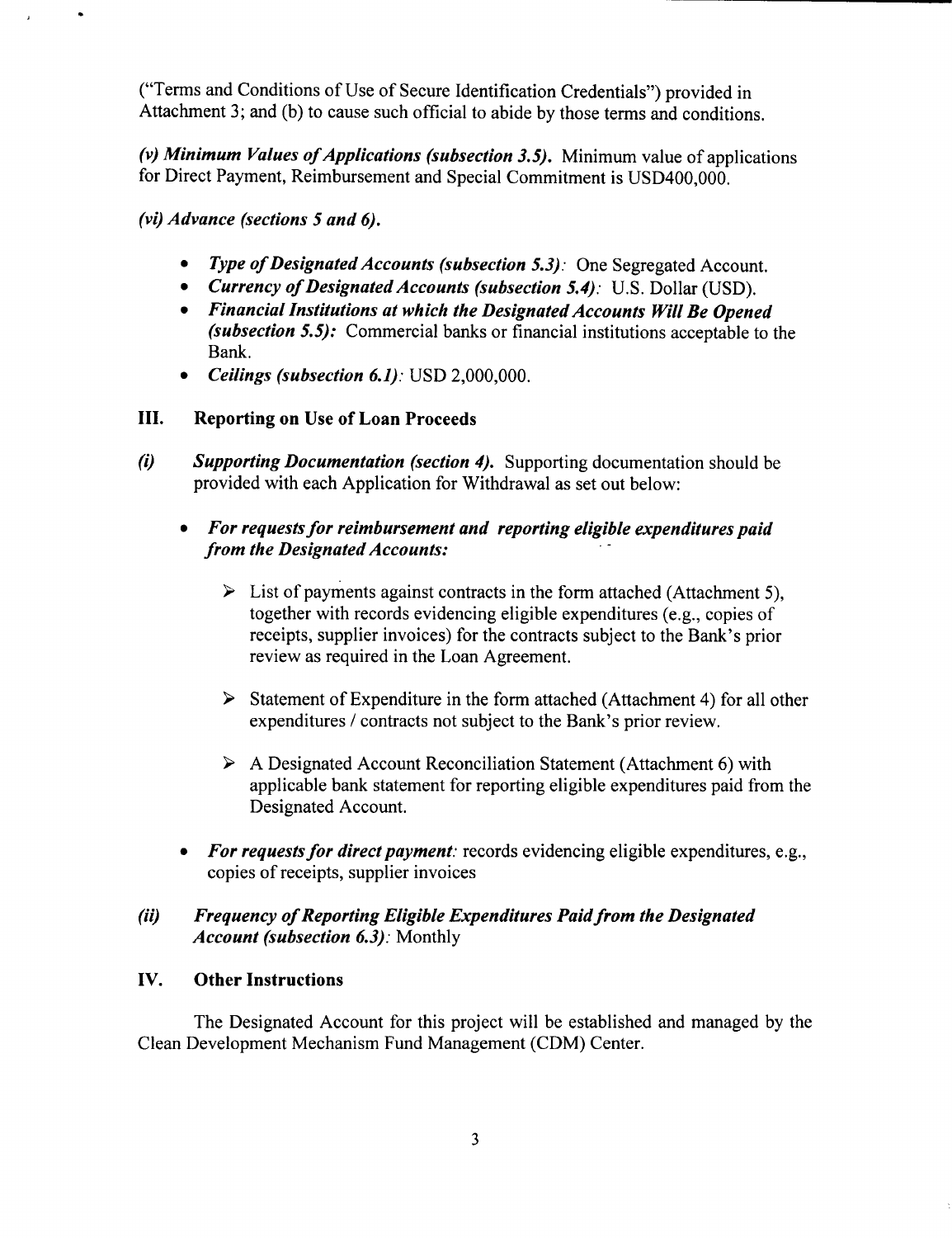#### **V. Other Important Information**

For additional information on disbursement arrangements, please refer to the Disbursement Handbook available on the Bank's public website at http://www.worldbank.ore and its secure website "Client Connection" at https://clientconnection.worldbank.org. Print copies are available upon request.

**If** you have not already done so, the Bank recommends that you register as a user of the Client Connection website (https://clientconnection.worldbank.org). From this website you will be able to download Applications, monitor the near real-time status of the Loan, and retrieve related policy, financial, and procurement information. For more information about the website and registration arrangements, please contact the Bank at <clientconnection@worldbank.org>.

**If** you have any queries in relation to the above, please contact Zhuo **YU,** Finance Officer, at CTRLNBEIJING@worldbank.org using the above reference.

Yours singerely Bert Hofman

Country Director, China East Asia and Pacific Region

#### **Attachments**

- **1.** *World Bank Disbursement Guidelines for Projects,* dated May **1, 2006**
- 2. Form for Authorized Signatures
- **3.** Terms and Conditions of Use of Secure Identification Devices in connection with Use of Electronic Means to Process Applications and Supporting Documentation, dated March **2013**
- 4. Form of Statement of Expenditures
- *5.* Form of list of payments for the contracts subject to the Bank prior review
- **6.** Form of Designated Account Reconciliation Statement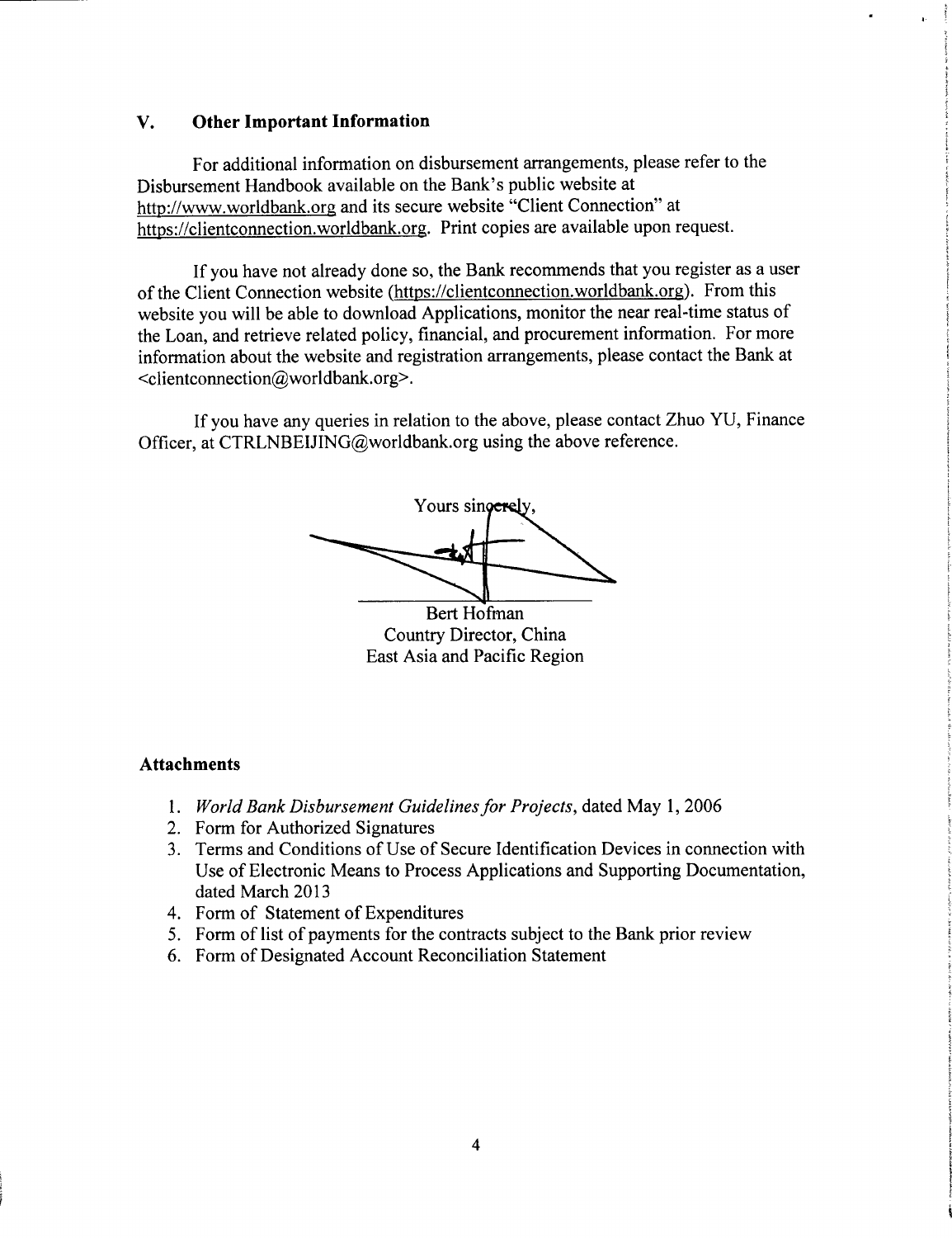## **Sample Form for Authorized Signatures**

[Letterhead] Ministry of Finance [street address] [City] [Country]

**[DATE]**

The World Bank Office Level **16,** China World Tower 2 No. **1** Jianguomenwai Avenue Beijing, China

Attention: Mr. Bert Hofman, Country Director, China

Dear Mr. Hofman:

## **Re: Loan No. 8616-CN (Building a Modem Fiscal System Technical Assistance Project)**

**<sup>I</sup>**refer to the Loan Agreement ("Agreement") between the International Bank for Reconstruction and Development (the "Bank") and People's Republic of China (the "Borrower"), dated providing the above Loan. For the purposes of Section **2.03** of the General Conditions as defined in the Agreement, any '[one] of the persons whose authenticated specimen signatures appear below is authorized on behalf of the Borrower to sign applications for withdrawal [and applications for a special commitment] under this Loan.

For the purpose of delivering Applications to the Bank, 2 [each] of the persons whose authenticated specimen signatures appears below is authorized on behalf of the Borrower, acting <sup>3</sup>[individually] <sup>4</sup>[jointly], to deliver Applications, and evidence in support thereof on the terms and conditions specified **by** the Bank.

5[This confirms that the Borrower is authorizing such persons to accept Secure Identification Credentials **(SIDC)** and to deliver the Applications and supporting

<sup>&</sup>lt;sup>1</sup> Instruction to the Borrower: Stipulate if more than one person needs to sign Applications, and how many or which positions, and if any thresholds apply. *Please delete this footnote in final letter that is sent to the* Bank.

<sup>&</sup>lt;sup>2</sup> Instruction to the Borrower: Stipulate if more than one person needs to *jointly* sign Applications, if so, please indicate the actual number. Please delete this footnote in final letter that is sent to the Bank.

<sup>&</sup>lt;sup>3</sup> Instruction to the Borrower: Use this bracket if any one of the authorized persons may sign; if this is not applicable, please delete. *Please delete this footnote in final letter that is sent to the Bank.*

<sup>&</sup>lt;sup>4</sup> Instruction to the Borrower: Use this bracket  $only$  if several individuals must jointly sign each</u> Application; if this is not applicable, please delete. *Please delete this footnote in final letter that is sent to the Bank.*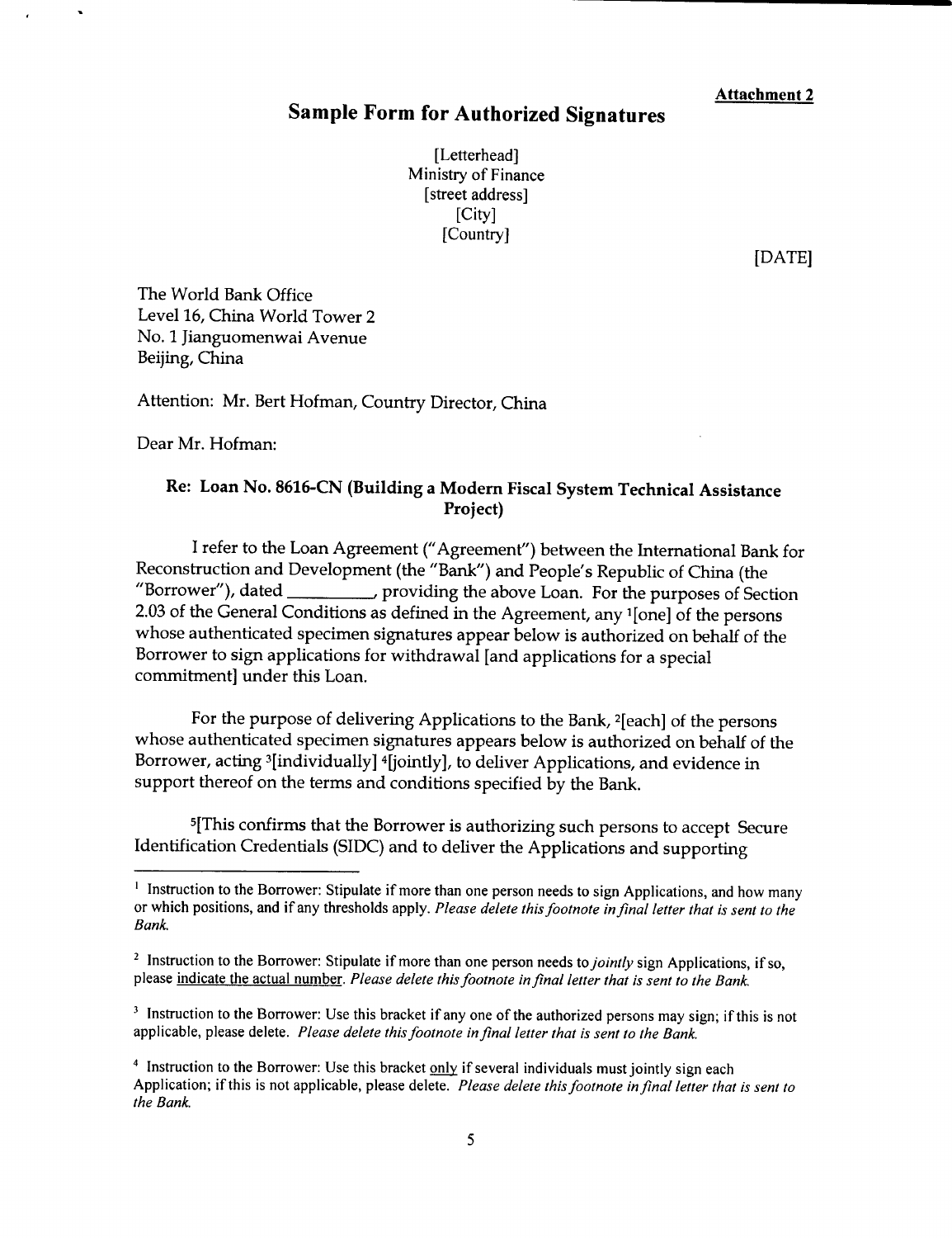documents to the Bank **by** electronic means. In full recognition that the Bank shall rely upon such representations and warranties, including without limitation, the representations and warranties contained in the *Terms and Conditions of Use of Secure Identification Credentials in connection with Use of Electronic Means to Process Applications and Supporting Documentation* ("Terms and Conditions of Use of **SIDC"),** the Borrower represents and warrants to the Bank that it will cause such persons to abide **by** those terms and conditions.]

This Authorization replaces and supersedes any Authorization currently in the Bank records with respect to this Agreement.

| [Name], [position] | Specimen Signature: |
|--------------------|---------------------|
| [Name], [position] | Specimen Signature: |
| [Name], [position] | Specimen Signature: |

Yours truly,

/ signed /

[Position]

**<sup>5</sup>** Instruction to the Borrower: **Add** this paragraph if the Borrower wishes to authorize the listed persons to accept Secure Identification Credentials and to deliver Applications **by** electronic means; if this is not applicable, please delete the paragraph. *Please delete this footnote in final letter that is sent to the Bank.*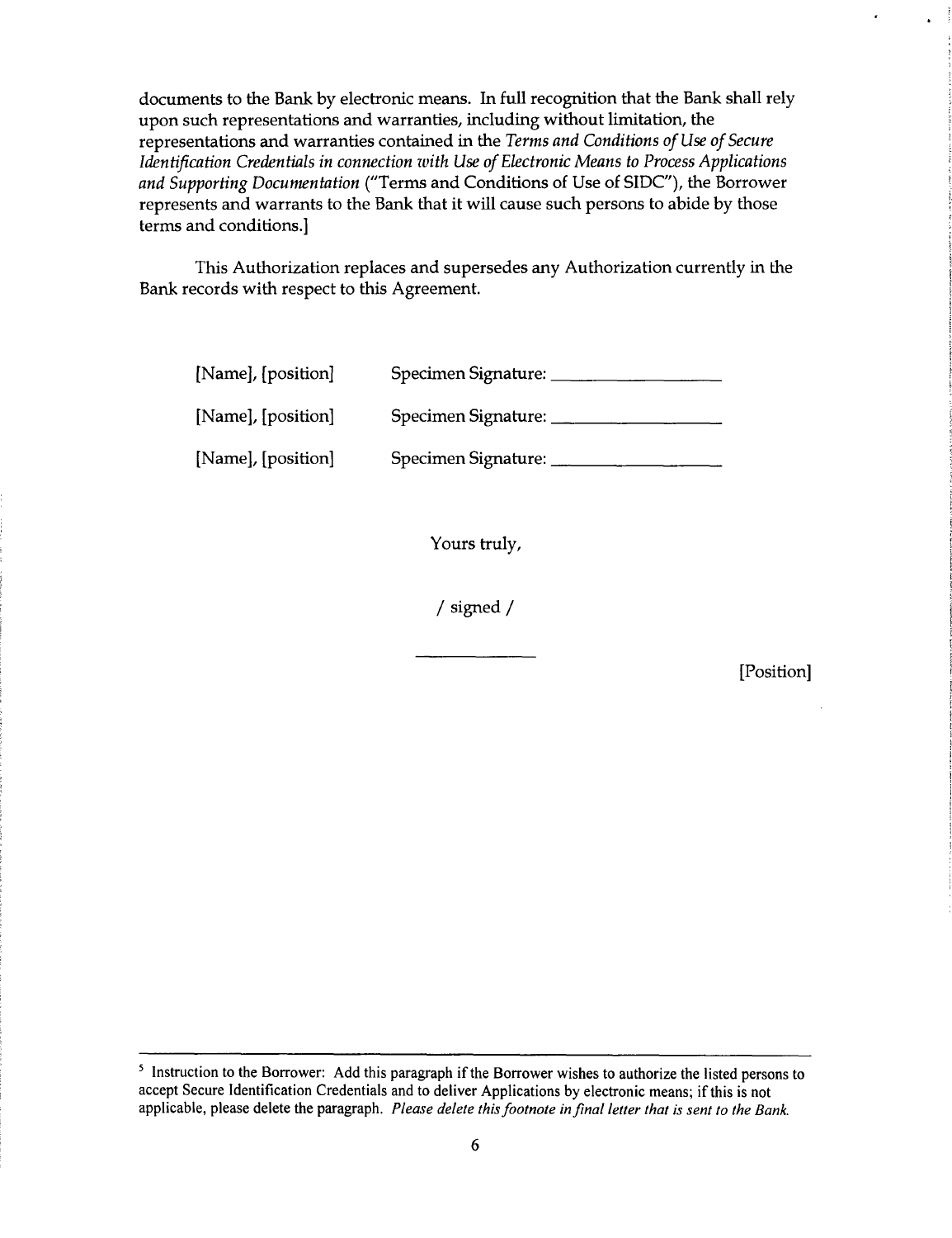# **Terms and Conditions of Use of Secure Identification Credentials in connection with Use of Electronic Means to Process Applications and Supporting Documentation**

March **1, 2013**

The World Bank  $(Bank)^6$  will provide secure identification credentials (SIDC) to permit<br>the Borrower<sup>7</sup> to deliver applications for withdrawal and applications for special<br>commitments under the Agreement(s) and supporting d as Applications) to the Bank electronically, on the terms and conditions of use specified herein.

**SIDC** can be either: (a) hardware-based (Physical Token), or **(b)** software-based (Soft Token). The Bank reserves the right to determine which type of **SIDC** is most appropriate.

## **A.** Identification of Users.

- **1.** The Borrower will be required to identify in a completed Authorized Signatory Letter **(ASL)** duly delivered to and received **by** the Bank each person who will be authorized to deliver Applications. The Bank will provide **SIDC** to each person identified in the **ASL** (Signatory), as provided below. The Borrower shall also immediately notify the Bank if a Signatory is no longer authorized **by** the Borrower to act as a Signatory.
- 2. Each Signatory must register as a user on the Bank's Client Connection **(CC)** website (https://clientconnection.worldbank.org) prior to receipt of his/her **SIDC.** Registration on **CC** will require that the Signatory establish a **CC** password **(CC** Password). The Signatory shall not reveal his/her **CC** Password to anyone or store or record the **CC** Password in written or other form. Upon registration as a **CC** user, the Signatory will be assigned a unique identifying account name.

## B. Initialization of **SIDC.**

1. Prior to initialization of **SIDC by** a Signatory, the Signatory will acknowledge having read, understood and agreed to be bound **by** these Terms and Conditions of Use.

**<sup>6</sup>**"Bank" includes IBRD and **IDA.**

**<sup>7</sup>**"Borrower" includes the borrower of an IBRD loan, **IDA** credit, or Project Preparation Facility advance and the recipient of a grant.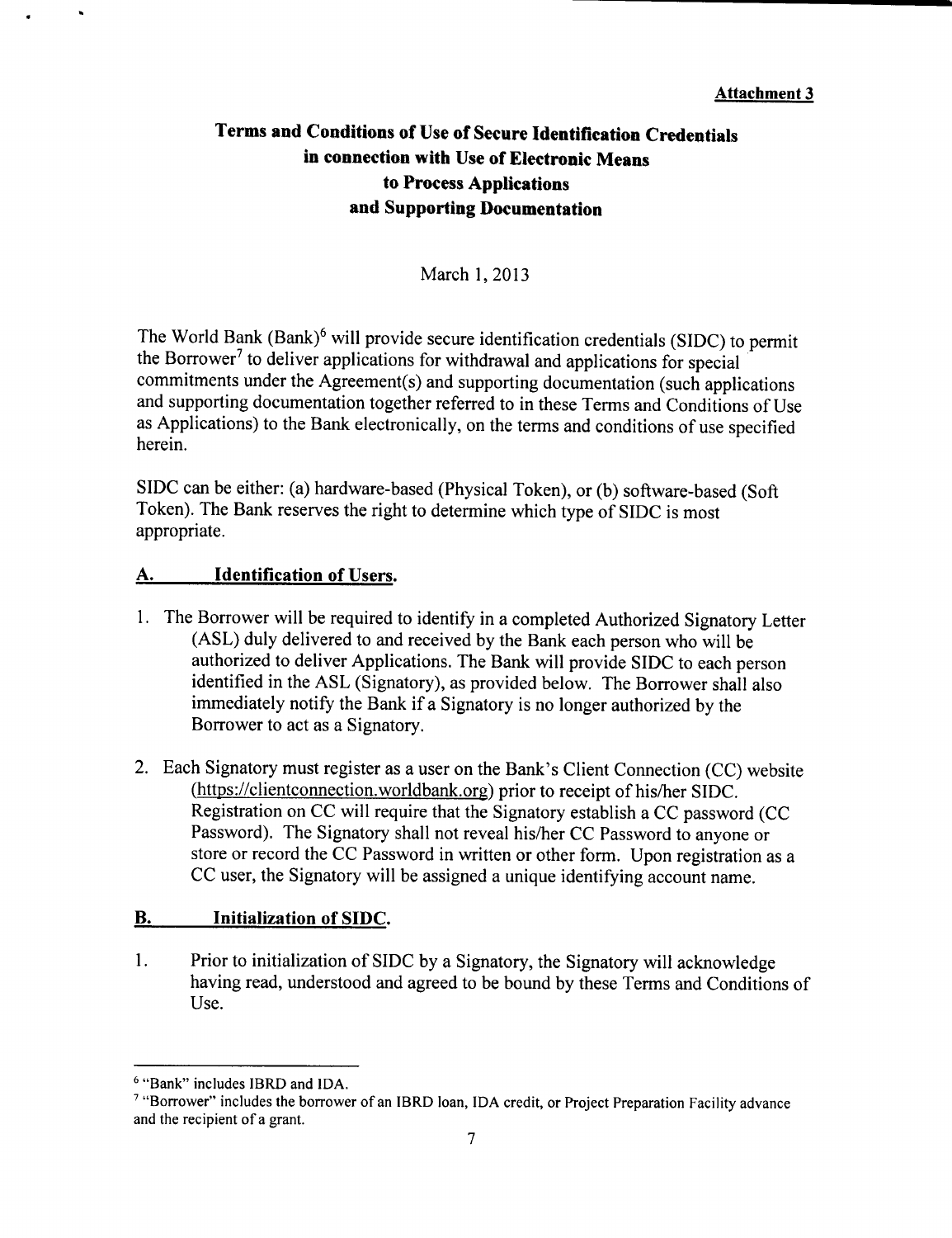- 2. Where a Physical Token is to be used, promptly upon receipt of the Physical Token, the Signatory will access **CC** using his/her account name and **CC** Password and register his/her Physical Token and set a personal identification number **(PIN)** to be used in connection with the use of his/her Physical Token, after which the Physical Token will be initialized for use **by** the Signatory exclusively for purposes of delivering Applications. Where a Soft Token is to be used, the Signatory will access **CC** using his/her account name and **CC** Password and set a personal identification number (PIN) to be used in connection with the use of his/her Soft Token, after which the Soft Token will be initialized for use **by** the Signatory exclusively for purposes of delivering Applications. Upon initialization of the **SIDC,** the Signatory will be a **"SIDC** User". The Bank will maintain in its database a user account (Account) for each **SIDC** User for purposes of managing the SIDC of the **SIDC** User. Neither the Borrower nor the **SIDC** User will have any access to the Account.
- **3.** Prior to first use of the **SIDC by** the **SIDC** User, the Borrower shall ensure that the **SIDC** User has received training materials provided **by** the Bank in use of the **SIDC.**

### **C.** Use **of SIDC.**

- Use of the **SIDC** is strictly limited to use in the delivery of Applications **by** the 1. **SIDC** User in the manner prescribed **by** the Bank in the Agreement(s) and these Terms and Conditions. Any other use of the **SIDC** is prohibited.
- 2. The Bank assumes no responsibility or liability whatsoever for any misuse of the **SIDC by** the **SIDC** User, other representatives of the Borrower, or third parties.
- **3.** The Borrower undertakes to ensure, and represents and warrants to the Bank (such representation and warranty being expressly relied upon **by** the Bank in granting SIDC) that each **SIDC** User understands and will abide **by,** these Terms and Conditions of Use, including without limitation the following:

#### 4. *Security*

4.1. The SIDC User shall not reveal his/her **PIN** to anyone or store or record the **PIN** in written or other form.

4.2. The **SIDC** User shall not allow anyone else to utilize his/her **SIDC** to deliver an Application to the Bank.

4.3. The SIDC User shall always logout from **CC** when not using the system. Failure to logout properly can create a route into the system that is unprotected.

4.4. **If** the **SIDC** User believes a third party has learned his/her **PIN** or has lost his/her Physical Token he/she shall immediately notify clientconnection $@$ worldbank.org.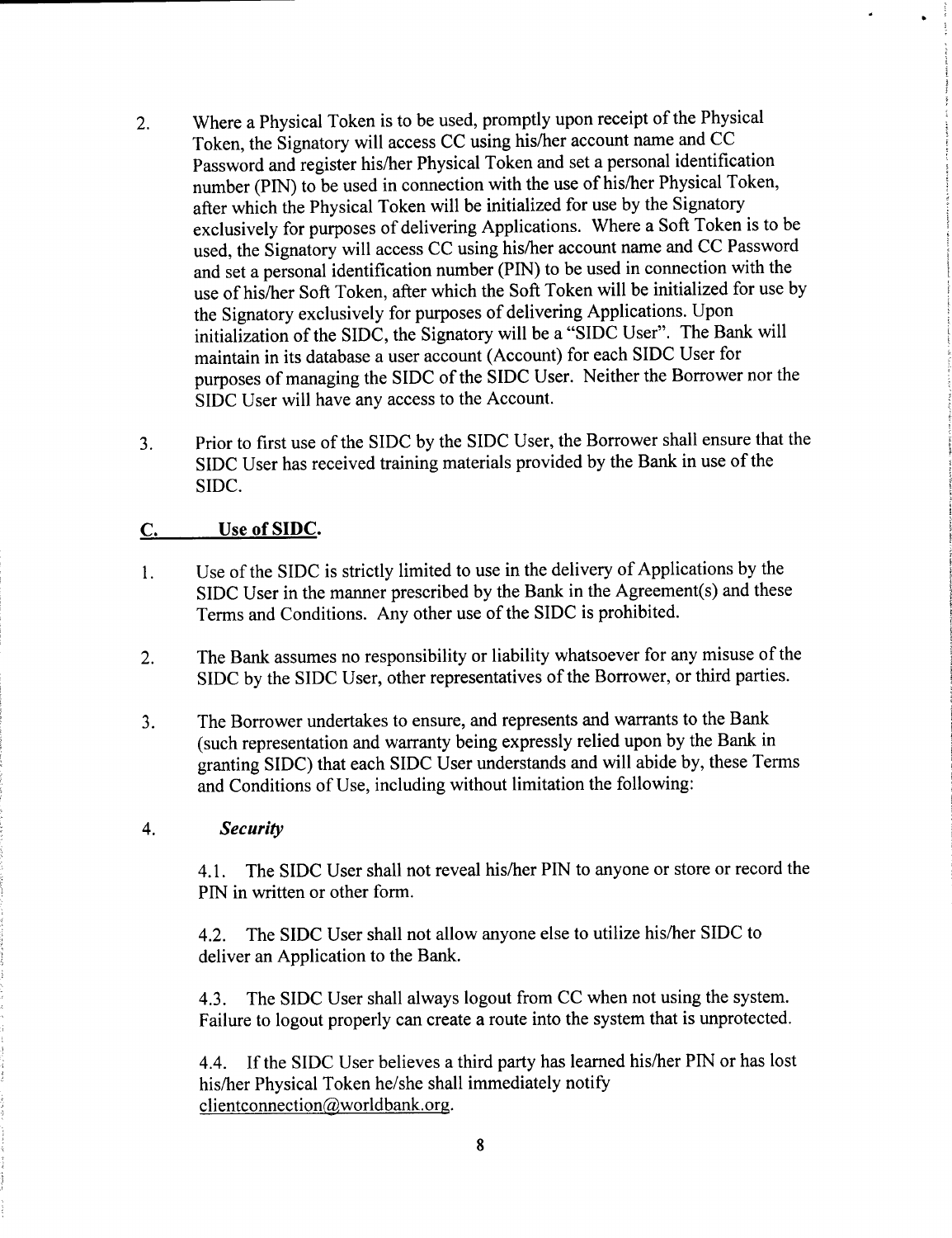*4.5.* The Borrower shall immediately notify the Bank at clientconnection@worldbank.org of any lost, stolen or compromised SIDC, and take other reasonable steps to ensure such **SIDC** are disabled immediately.

## **5.** *Reservation of Right to Disable SIDC*

*5.1.* The Borrower shall reserve the right to revoke the authorization of a **SIDC** User to use a **SIDC** for any reason.

**5.2.** The Bank reserves the right, in its sole discretion, to temporarily or permanently disable a **SIDC,** de-activate a **SIDC** User's Account or both.

# *6. Care of Physical Tokens*

 $\ddot{\phantom{a}}$ 

**6.1.** Physical Tokens will remain the property of the Bank.

**6.2.** The Bank will physically deliver a Physical Token to each Signatory designated to receive one in a manner to be determined **by** and satisfactory to the Bank.

**6.3.** Physical Tokens contain delicate and sophisticated instrumentation and exposed to extreme temperatures, crushed or bent. Also, Physical Tokens should be kept more than five **(5)** cm from devices that generate electromagnetic radiation (EMR), such as mobile phones, phone-enabled PDAs, smart phones and other similar devices. Physical Tokens should be carried and stored separate from<br>any EMR device. At close range (less than 5 cm), these devices can output high levels of EMR that can interfere with the proper operation of electronic equipment, including the Physical Token.

6.4. Without derogating from these Terms and Conditions of Use, other technical instructions on the proper use and care of Physical Tokens are available at http://www.rsa.com.

# **7.** *Replacement*

**7.1.** Lost, damaged, compromised (in terms of 4.5, above) or destroyed Physical Tokens will be replaced at the expense of the Borrower.

**7.2.** The Bank reserves the right, in its sole discretion, not to replace any Physical Token in the case of misuse, or not to reactivate a **SIDC** User's Account.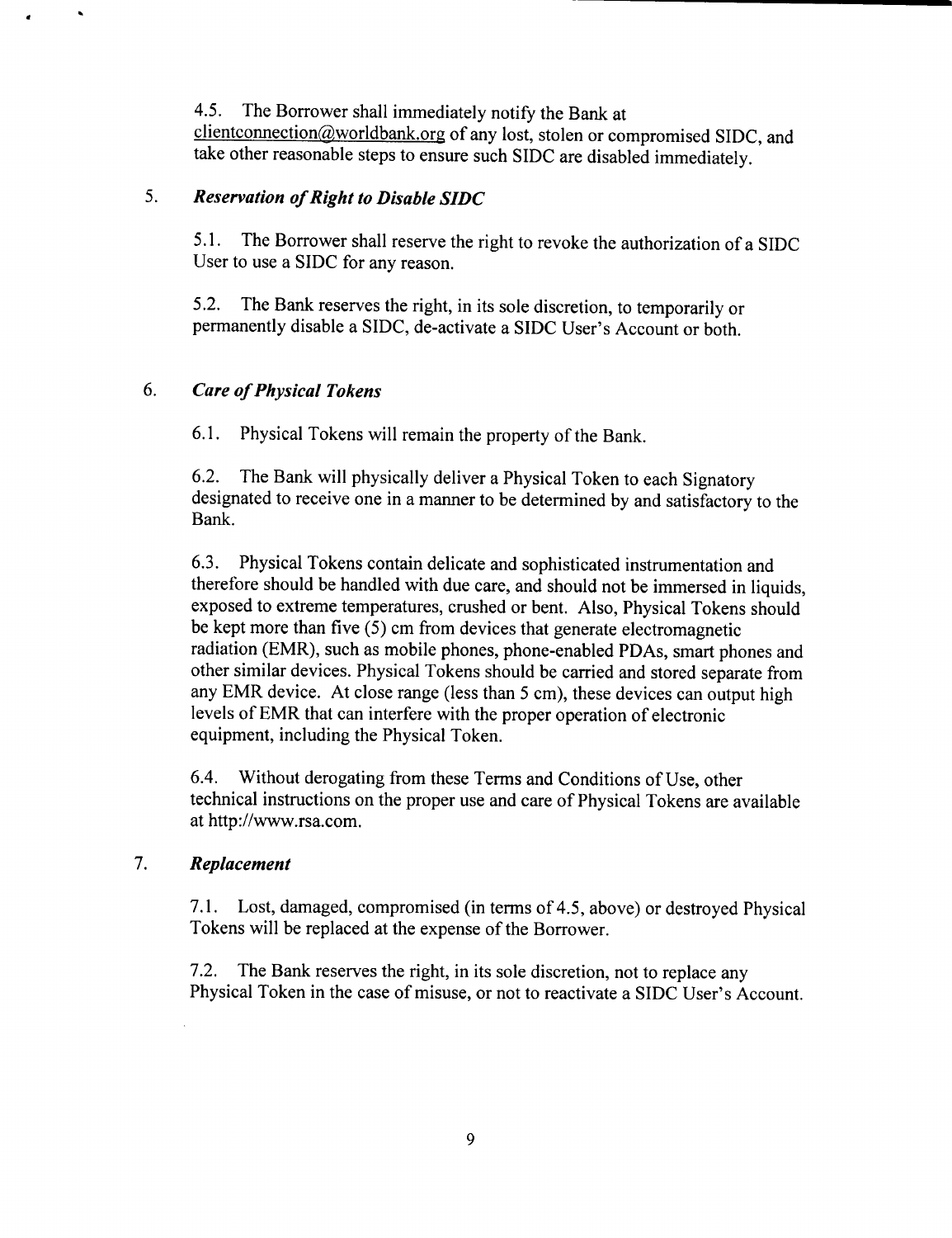# **Statement of Expenditures (SOE)**

Payments made during the period from <u>the contract of the contract of the contract of the contract of the contract of the contract of the contract of the contract of the contract of the contract of the contract of the cont</u>

For expenditures against contracts not subject to the Bank's Prior Review

**1 2 3** 4 **5 6 7 8 9** The Category Currency and Total Currency and Eligible % Amount Currency and Eligible % Amount Paid from Schedule and Sub-<br>
No. (\*\*) Amount of Contract Total Amount of Contract Total Amount of Schedule Invoice Covered and S **TOTALS1**

Supporting documents for this **SOE** retained at

(insert location)

(\*) **A** separate **SOE** form should **be** used for retroactive financing

(\*\*) Items should be grouped **by** category; or alternatively, a separate **SOE** form may be used for each category

**Attachment 4**

 $\blacksquare$ 

 $\bullet$ 

Application No.: **Loan No.:** 

**SOE No.:**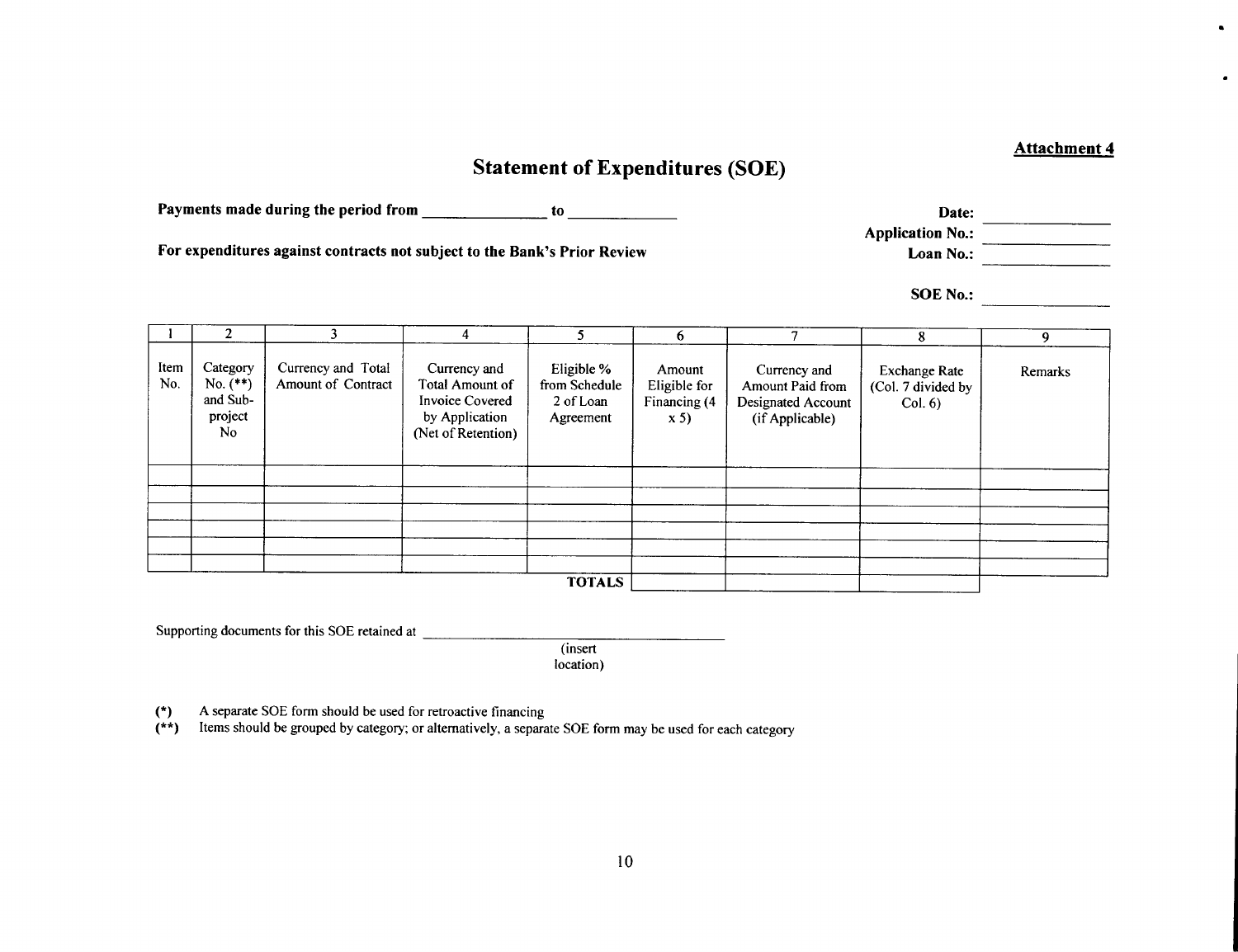## Attachment **5**

| Contract<br>Number | <b>Supplier</b> | <b>Contract</b><br>Date | <b>Contract</b><br><b>Amount</b> | Date of<br>WB's Non<br>Objection<br>to Contract | <b>Amount Paid to</b><br><b>Supplier during</b><br>Period | Eligible % from<br>Schedule 2 of Loan<br>Agreement | WB's Share of<br><b>Amt Paid to</b><br><b>Supplier during</b><br>Period |
|--------------------|-----------------|-------------------------|----------------------------------|-------------------------------------------------|-----------------------------------------------------------|----------------------------------------------------|-------------------------------------------------------------------------|
|                    |                 |                         |                                  |                                                 |                                                           |                                                    |                                                                         |
|                    |                 |                         |                                  |                                                 |                                                           |                                                    |                                                                         |
|                    |                 |                         |                                  |                                                 |                                                           |                                                    |                                                                         |
|                    |                 |                         |                                  |                                                 |                                                           |                                                    |                                                                         |
|                    |                 |                         |                                  |                                                 |                                                           |                                                    |                                                                         |

#### Payments Made during Reporting Period Against Contracts Subject to the Bank's Prior Review

 $\pmb{r}$ 

 $\bullet$